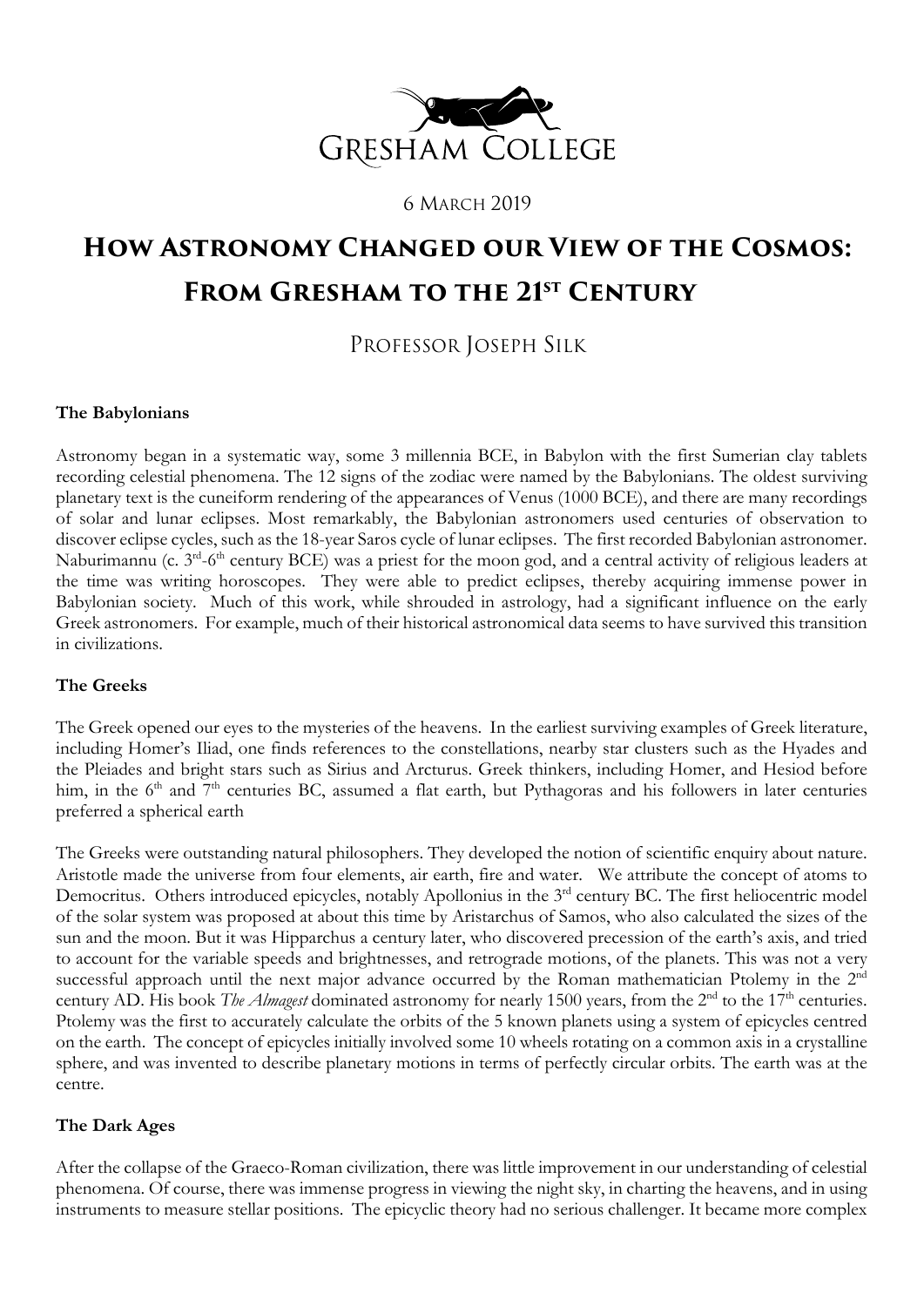as more precise observations of planetary motions and changing brightnesses were made. There were epicycles, and epicycles within epicycles, all moving on circular orbits in order to account for the complexities of the planetary motions. Some were off-centre, but the Earth retained the central role. Epicycles were progressively refined to "wheels within wheels" in order to account for the retrograde motions of the inner planets.

Circular motions remained inviolate in order to preserve the conjectures about beauty and perfection postulated by the great Grecian philosopher Plato in the 4/5<sup>th</sup> centuries BCE. It all seemed complicated but it provided a working model of the cosmos. One could account for the natural phenomena of the planets. By the 16<sup>th</sup> century, there were some 80 epicycles at work.

# **The Enlightenment**

As the dark ages continued, the Arab world bred a new variety of astronomers who charted the stars with devices called astrolabes that helped record stellar positions in the sky. Most of the visible stars were named by these astronomers. However, the earth remained at the centre of the universe. This was considered to be the biblical explanation of the cosmos. Aristotle's view was that celestial phenomena were unchanging. The heavens were perfection in the Platonic tradition. Before attacking Ptolemy, one had to dispense with Aristotle.

The Danish astronomer Tycho Brahe (1546-1601) discovered changes in the heavens, such due to as supernovae and comets that were at large distances from the Earth. He overturned the world view of Aristotle that the heavens were unchanging. He did not fully rise to the challenge of a fully heliocentric universe, however. Brahe's celestial system was still geocentric for the Sun and Moon, although all of the planets orbited the sun.

# **The Copernican Revolution**

Nicolaus Copernicus lived in Torun, Poland, from 1572-1643. Science was still a branch of the humanities, and Copernicus received a broad education. He was a mathematician, astronomer, physician, classics scholar, translator, governor, diplomat, and economist.

Copernicus realized that there was an easier approach than epicycles, by dethroning the central role of the earth. The sun was central. Copernicus overturned Ptolemy's geocentric universe. However, Copernicus used circular motions. He still had some 34 epicycles. But these were soon to disappear.

Epicycles only vanished once the German astronomer Johannes Kepler (1571-1630) introduced the notion of elliptical orbits in the 17<sup>th</sup> century. These gradually replaced circular motions. Epicycles were now redundant. They were only understood once it was realised that the English mathematician Isaac Newton (1643-1727) 's new theory of gravitation perfectly accounted for elliptical orbits, with the Sun being at a focal point of the ellipse

There were also more philosophical arguments that foresaw modern views of the role of humanity in the cosmos, with those of Robert Fludd, also known as Robertus de Fluctibus, being an especially interesting case. A prominent English physician, Fludd (1574-1637) was an astrologer, mathematician, cosmologist, Qabalist and Rosicrucian.

He is most famous for his illustration of man as the microcosm within the macrocosm. This is the forerunner of the anthropic principle of modern cosmology.

# **Opening Up the Universe**

The great distances to the nearest stars were revealed by parallax, due to the change of perspective as viewed from the earth between summer and winter. German astronomer Friedrich Bessel measured the first parallax distance to the star 61 Cygni, at a distance of 11 light years, in 1838.

## **The Transition to Big Astronomy**

The nearby diffuse nebulae were studied with the aid of large telescopes. The real breakthrough came with the advent of astronomical spectroscopy. This exposed the chemical elements that were formed in stars. Spectroscopy allowed the measurements of Doppler shifts of distant galaxies and was responsible for one of the key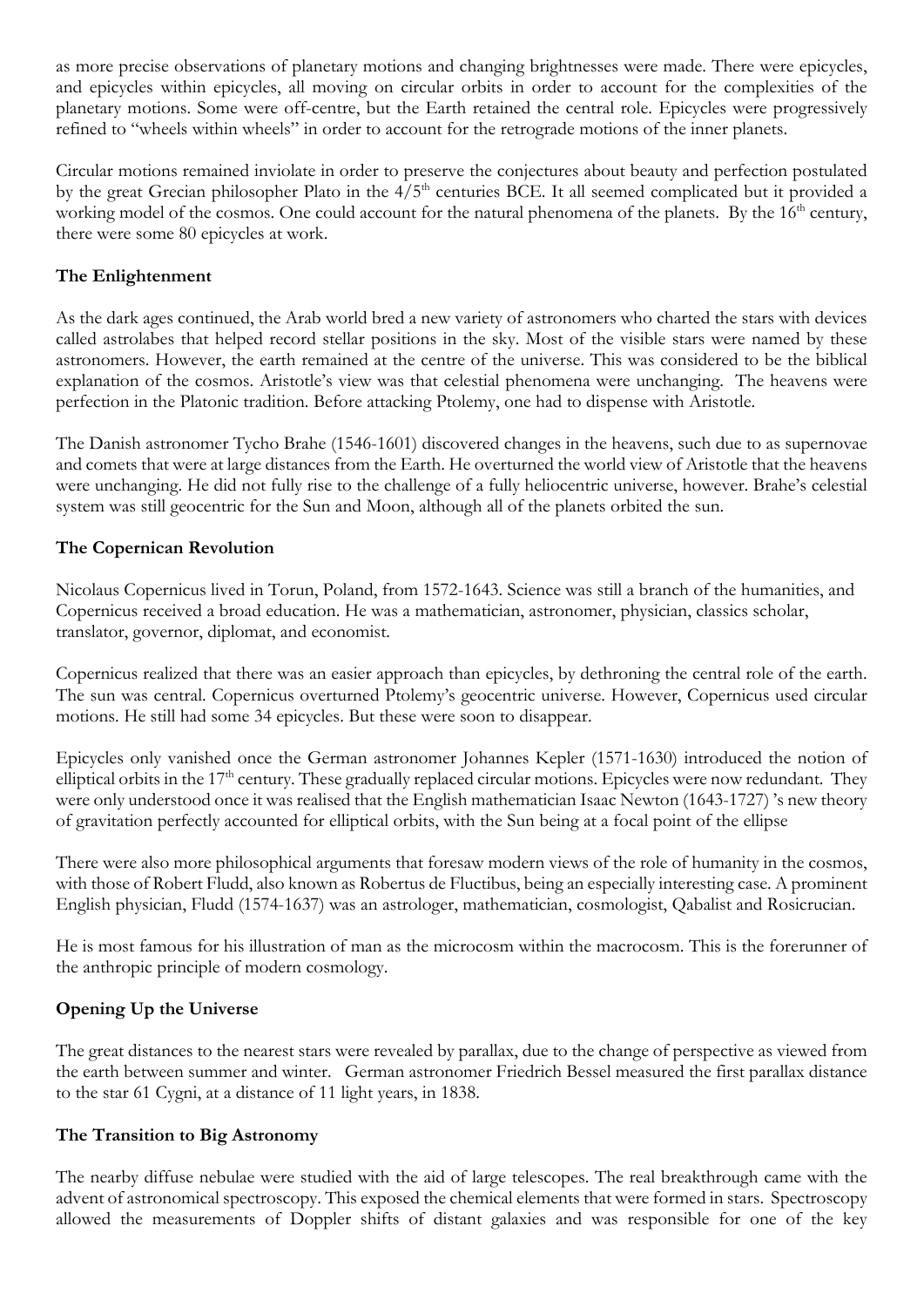confirmations of the Big Bang. Helium, the second most abundant element in the universe, was discovered first in the sun.

However stars cannot generate enough helium via thermonuclear reactions in their hot cores. They fall short by at least a factor of ten. Only the first minutes of the Big Bang provide a hot and dense environment where such reactions occurred to completion, yielding the one helium nucleus for every observed proton in the universe, long before the first stars were borne.

Radio astronomy provided the convincing case against the main alternative to the Big Bang, namely a steady state universe. This was a popular alternative in the 1950s. Radio galaxies were found to be far more numerous in the early universe, in violent contradiction with the expectations of a steady state universe, in which there was no beginning, no dense early phase, and indeed no cosmological evolution. Radio telescopes can be operated collectively over a large area. The largest single radio dishes are constructed in natural craters. As the earth turns, the sky is surveyed. One in Arecibo, Puerto Rico has a diameter of 350 m. The world's largest, in China, is 500 m in diameter.

Different radio telescopes across the earth can also be combined to look at a particular radio source in the sky and produce unprecedented resolving power. The principle of interference of the electromagnetic waves the make up the radio signal from widely separated telescopes allows the radio astronomer to add the signals from each telescope. Normally the added signal would be incoherent and diffuses, but the use of exquisite timing allows one to reconstitute an image of unprecedented resolution by reinforcing the wave peaks and troughs. This approach fabricates what is known as an interference pattern, due to the wave-like nature of radio signals. In this way, an array of radio telescopes can span the entire earth to yield unprecedented resolving power.

## **The Final Frontier**

With the largest telescopes, we can see to the edge of the observable universe. Large optical telescopes have enormous light gathering power. The largest planned is a European project, the Extremely Large Telescope, with a diameter of 39 m, scheduled to gather its first light in 2025. The ELT in Atacama will collect 100 million times more light than the human eye. Other very large telescopes follow, including the 30 m. telescope to be built on Mauna Kea, Hawaii. These telescopes are mostly devoted to the optical part of the spectrum. We have mapped the diverse structures of the galaxies, and their evolution through cosmic time. We peer back billions of years in light travel time, and see galaxies as far back in time as a hundred million years after the Big Bang

Much information about distant stars, especially on their formation, can only be viewed at infrared wavelengths. This is because such regions are shrouded by obscuring dust. However the reach of infrared telescopes is very limited on the ground because of absorption by the earth's atmosphere. Water vapour and oxygen block most infrared wavelengths.

The great discoveries of infrared astronomy came from space observatories, with the Spitzer infrared telescope, diameter 0.85 m, launched in 2003, followed by the Herschel space observatory, a 3.5 m diameter far infrared telescope, launched in 2009. The nurseries of stellar birth were discovered in the cores of dense gas clouds throughout the Milky Way and in other galaxies

There are probably no more mysteries lurking in the depths of space, at least in the optical and infrared regimes, although the high energy universe is just beginning to be explored in depth. We still do not know where the highest energies cosmic rays or neutrinos originate. Massive black holes at the centres of galaxies are our best bet.

X-ray astronomy can only be performed in space. The first x-ray telescope UHURU was launched in 1970, and followed by many more. Currently, Chandra (diameter 1.2 m), resolution 0.5 arc sec, 0.1-10 keV), launched by NASA in 1999, and XMM-Newton, diameter 0.72 m, resolution 5 arc sec, 0.1-12 keV), launched by ESA in 1999 are still operating. The latest to launch was NUSTAR (3-79 keV, resolution 9 arc sec), launched by NASA in 2012. Others are planned in the next decade, most notably the ESA large x-ray telescope ATHENA (0.1-15 keV, 5 arc sec resolution, 1.4m) for launch in 2031.